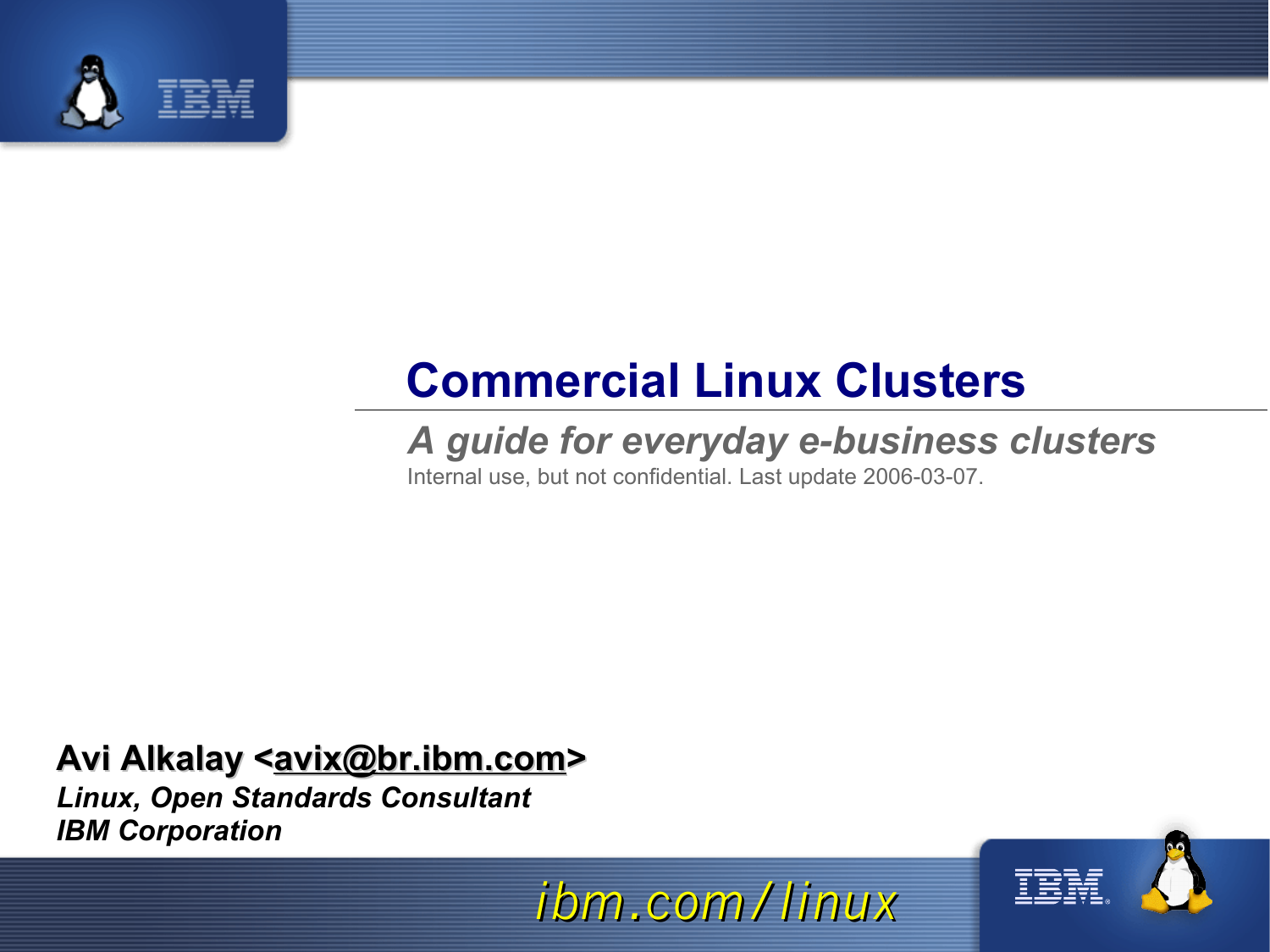#### **About this Document**

- This document highlights **High Availability Linux Clusters** on IBM hardware and software, covering different cluster solutions
- It is intended to be used by architects, sales people and customers
- Last version available at: *http://avi.alkalay.net/linux/docs/ha/*
- The e-server logo uses a special true-type font that can be installed from *http://watgsa.ibm.com/~avibrz/public/c4eb/ibmfonts*

*ibm.com/linux*

 For Linux viewers, you should install Microsoft fonts for better results from *http://avi.alkalay.net/software/webcore-fonts*

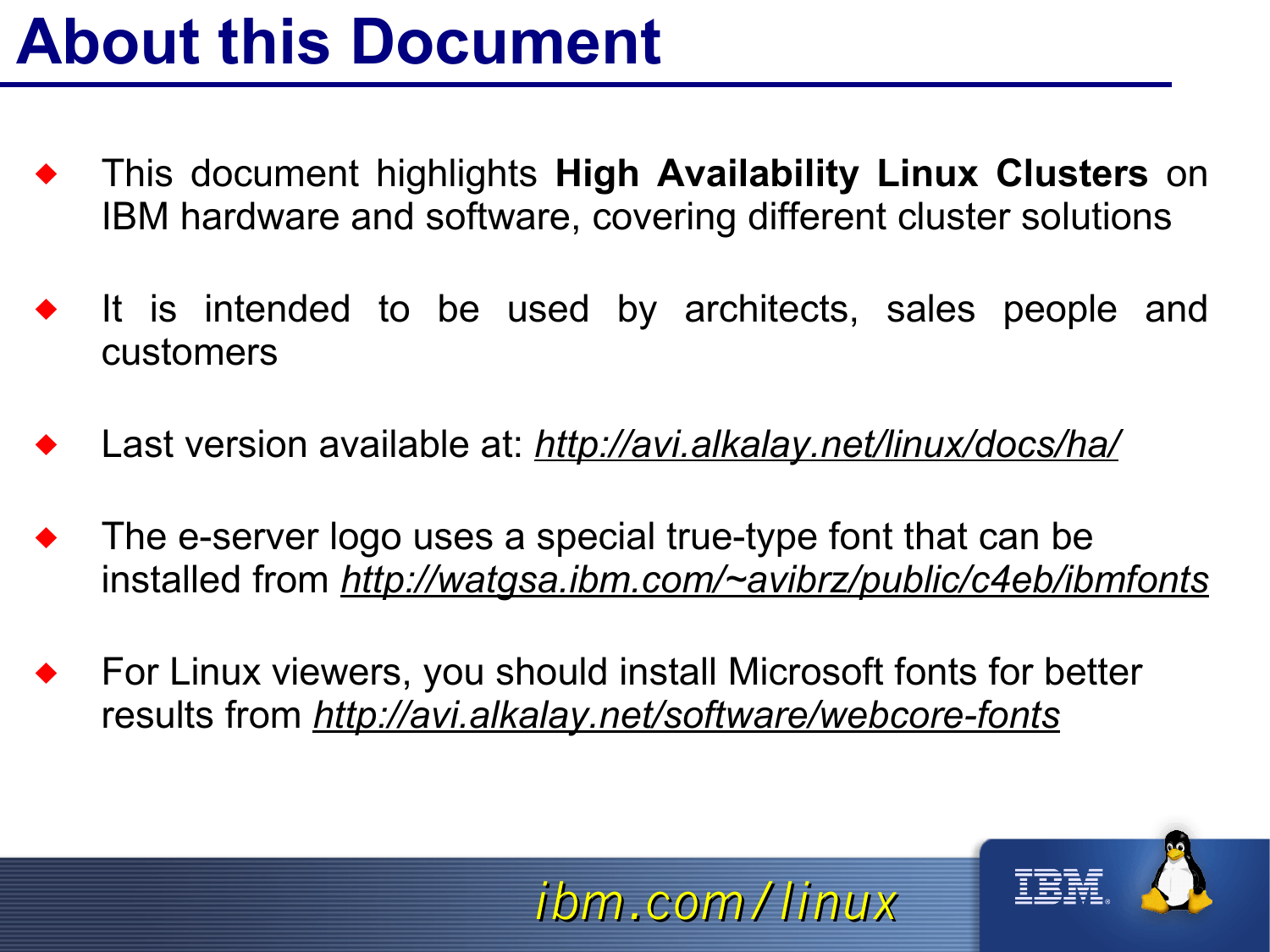### **High Availability Status**

## **Who wants Low-Availability systems?**

## **Why are there so few High-Availability systems?**

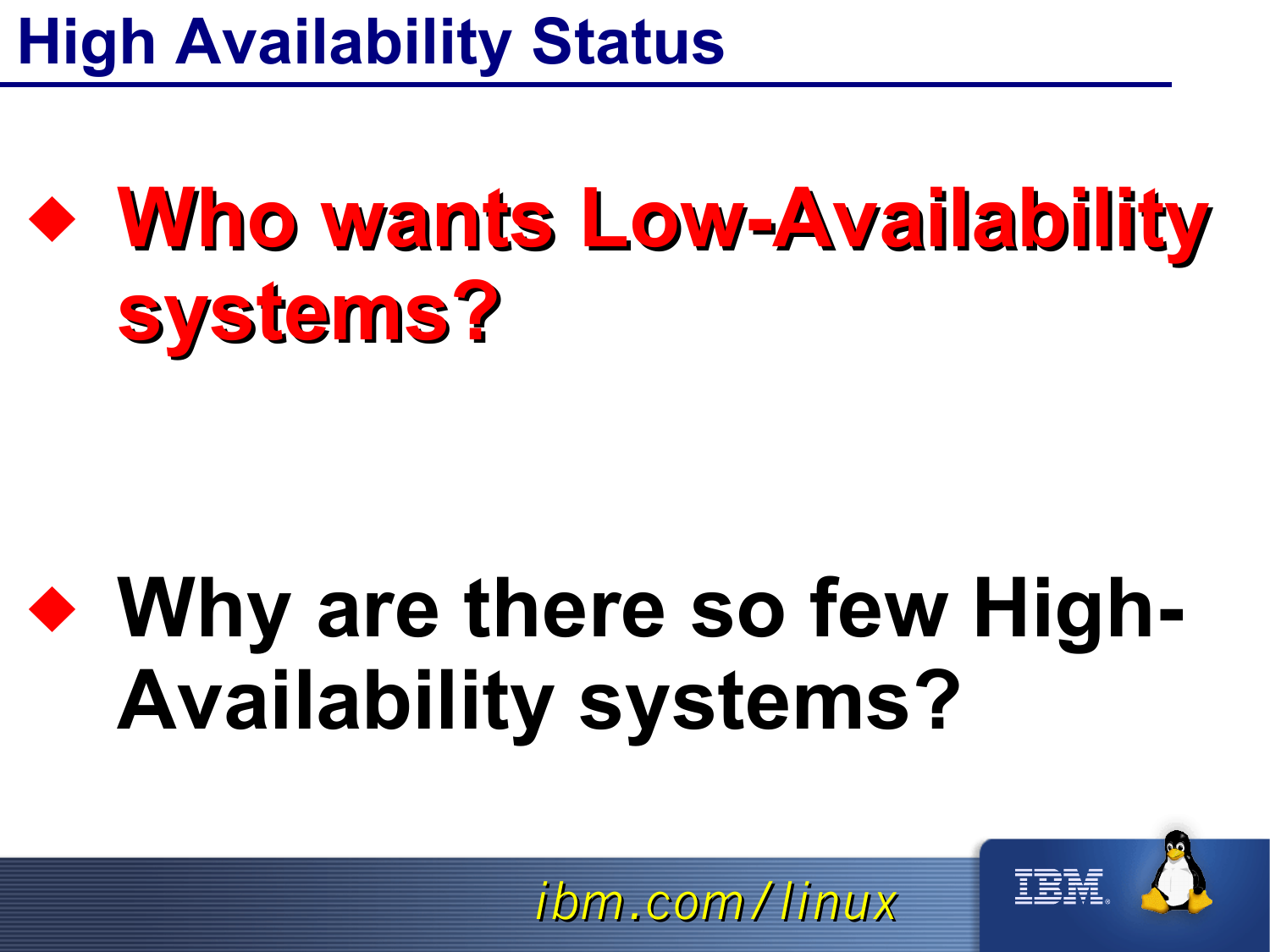#### **Linux High Availability Potential**



✗ Exclusive systems

TEM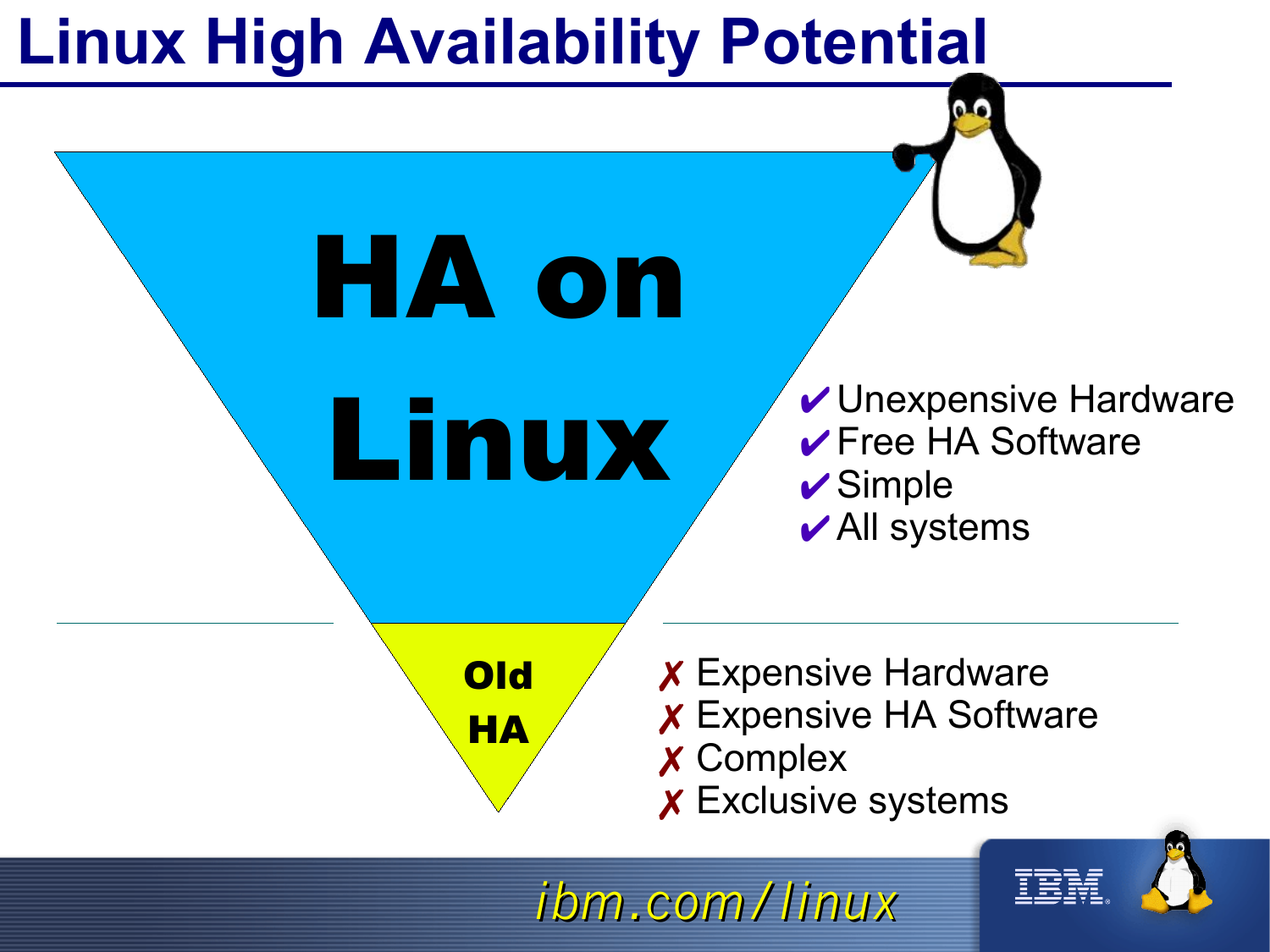## **How High Availability Works ?**



- 1. Host 1 is the main application server. HA Software on Host 2 monitors Host 1 availability
- 2. When Host 1 fails, the HA software automatically takes the following actions
- 3. HA Software makes the *Application* Data Files available on Host 2
- 4. HA Software sets *Application* service IP addresses on Host 2
- 5. HA Software starts *Application* on Host 2

Run in Screen Show Mode

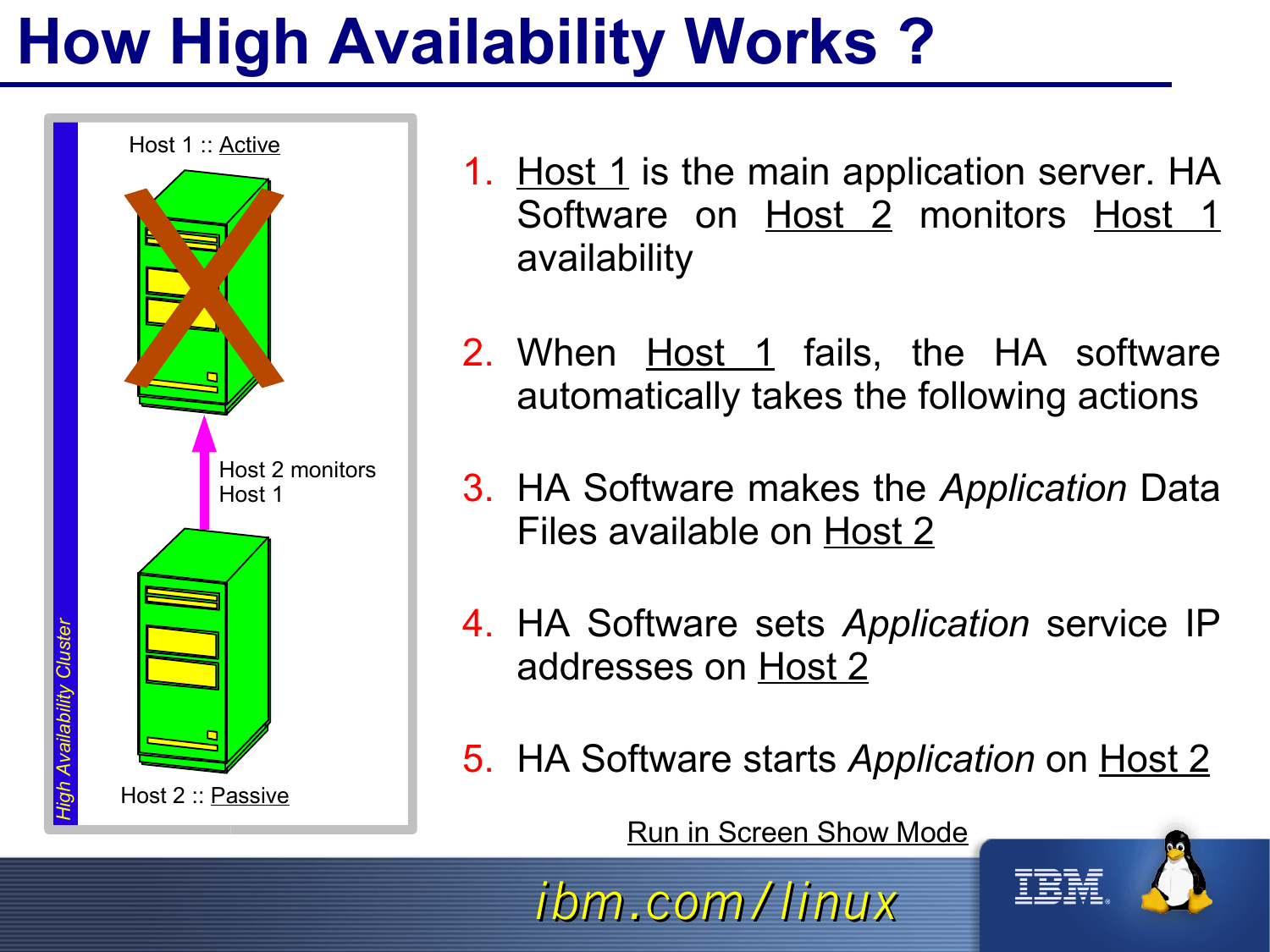## **Which Applications I Can Cluster ?**

- Any Server Software can be **HA** clustered
	- Any DB, Web-Server, WebSphere, Domino, Samba or other File Server, Mail Server, ERP, etc. Application doesn't have to be aware of its HA cluster context
- If some server software can't be included in an HA context, the client protocol with the server must be reviewed. This is very rare.
- An application (and filesystem) must be able to recover from crashes – preferably quickly. Any regular DB executes this action when started.
- All nodes may run different active applications simultaneously. The peer node will be passive for this particular app. These are **Active-Active** clusters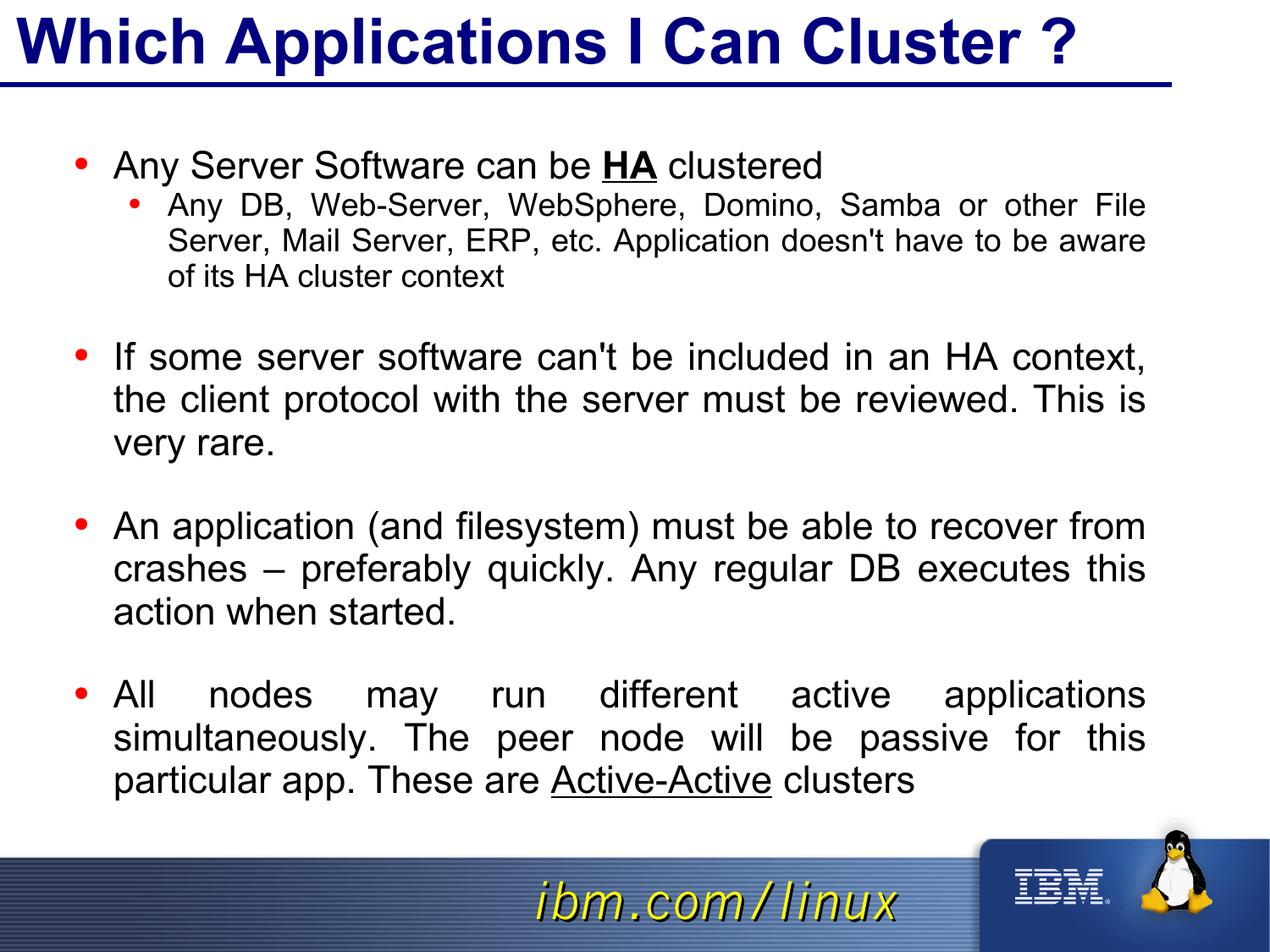#### **A Note About Parallel Applications**

- There is some special apps that were built to use other nodes' computing capacity in a parallel way
	- Example: DB2 Parallel Server, Oracle RAC, Domino replicas, etc
- These apps use to have a Controlling Process that runs on a unique node and dispatches activity to slave nodes
- High-Availability must be provided for the Controlling Process in the same way as for regular apps
- Parallel Applications use to require (but not always) special storage configurations, for simultaneous multinode shared data access

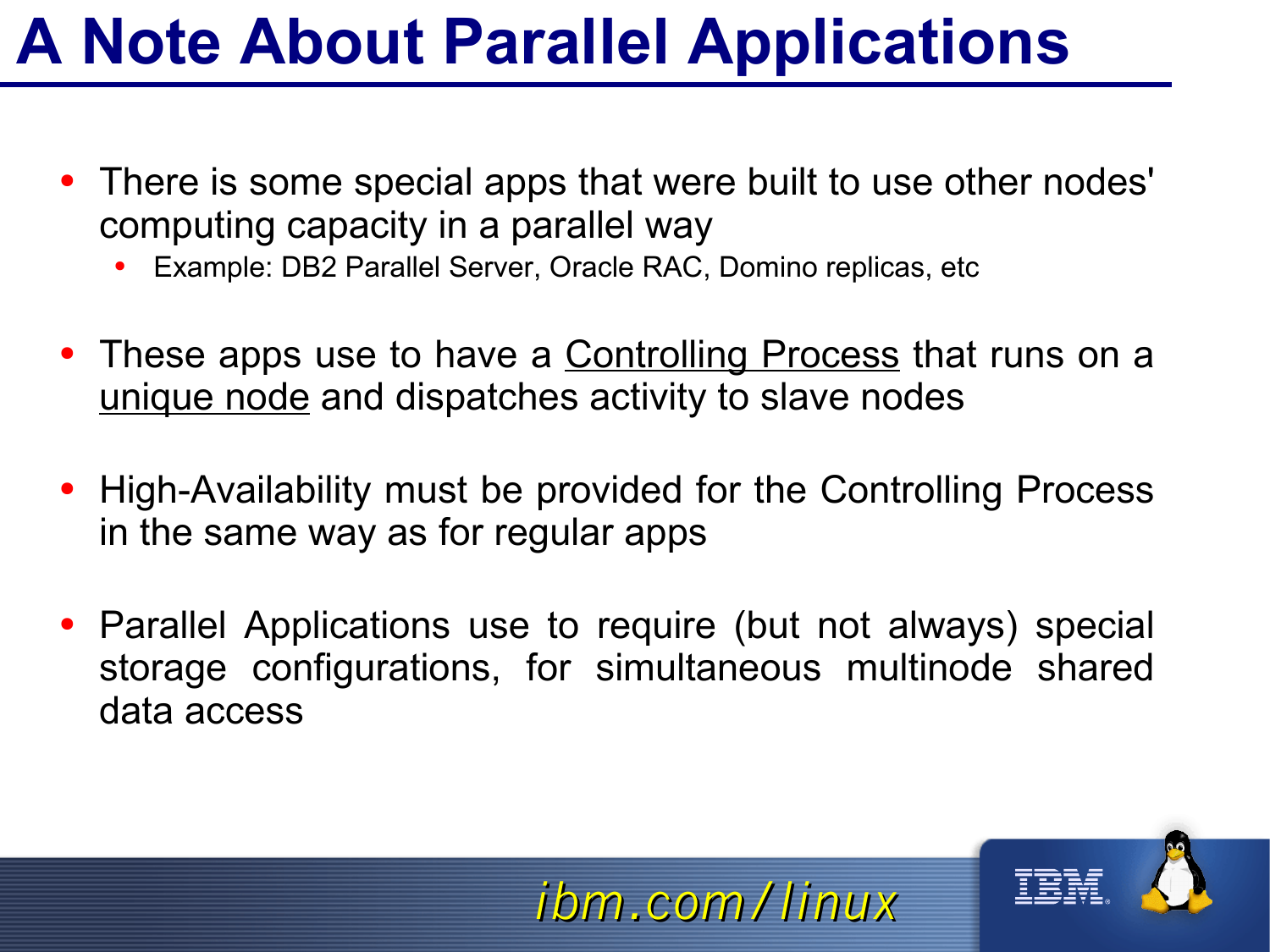# **HA Common Architectures**

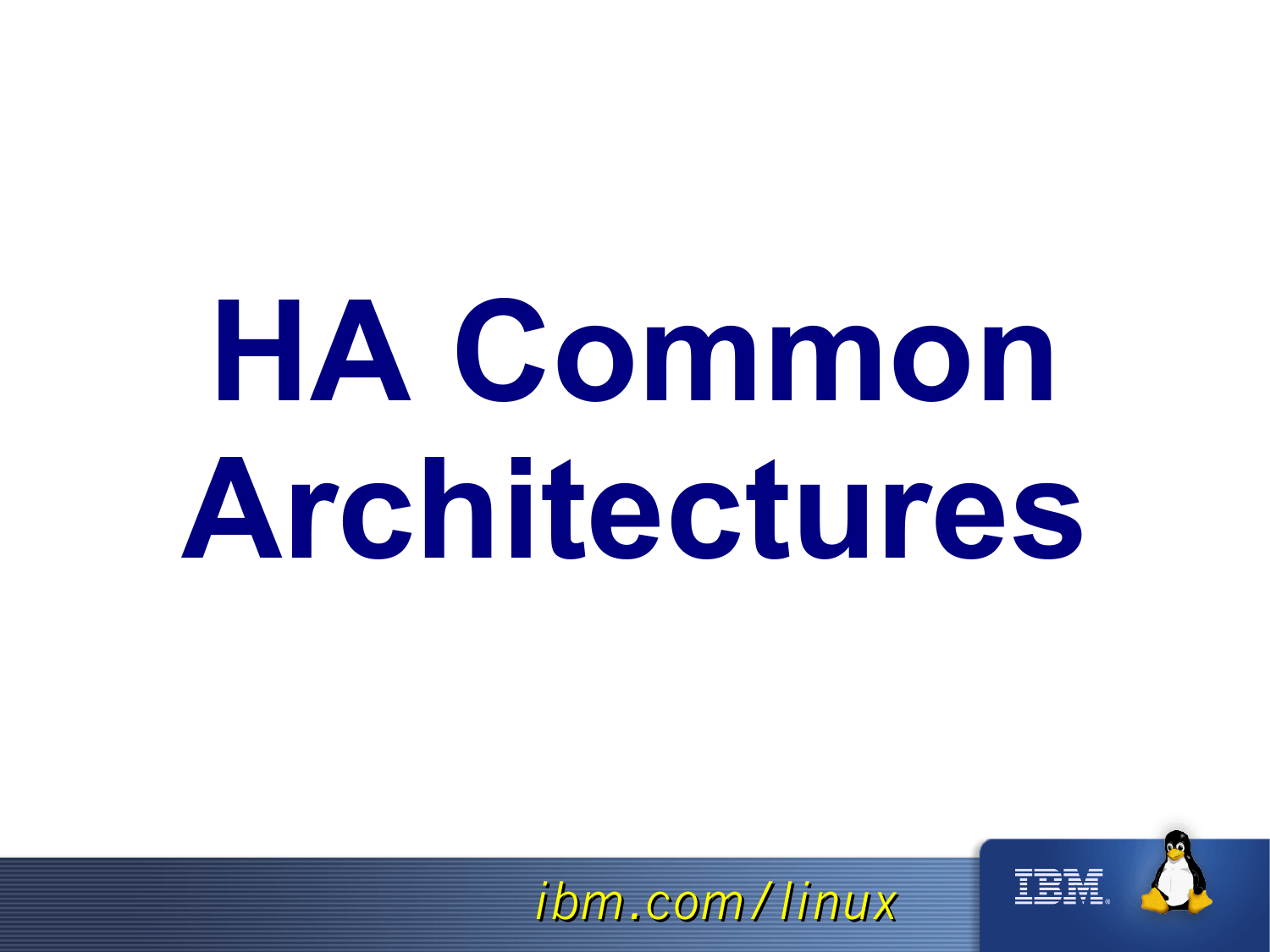#### **Cluster Architecture Perspectives**



#### **DB2 Service**  $\cdot$  Initially active on Host Diamond ✔ **Service hostname:** db2.domain.com ✔ **Service IP:** 200.10.20.11 **WebSphere Service**  $\cdot$  Initially active on Host Wind ✔ **Service hostname:** was.domain.com ✔ **Service IP:** 200.10.20.12 **diamond.domain.com** ✔ **IPs:** 200.10.20.11 (service), 200.10.20.1 ✔ **HB:** 10.23.0.1 ✔ **Initial service:** DB2 **wind.domain.com** ✔ **IPs:** 200.10.20.12 (service), 200.10.20.2 ✔ **HB:** 10.23.0.2 **H**✔ **Initial service:** WebSphere **ost Ori ente d**

**Array A :: Linux OS, Application Software**

 $\cdot$  Internal storage. Each machine has its own. **Orient**

#### **Array B :: Database**

**y**

**ed**

Service

✔ Online for Diamond. Offline for Wind (on if Diamond fails)

#### **Array C :: Application business logic files**

*ibm.com/linux*

**A** ✔ Online for Wind. Offline for Diamond (on if Wind fails) **rra**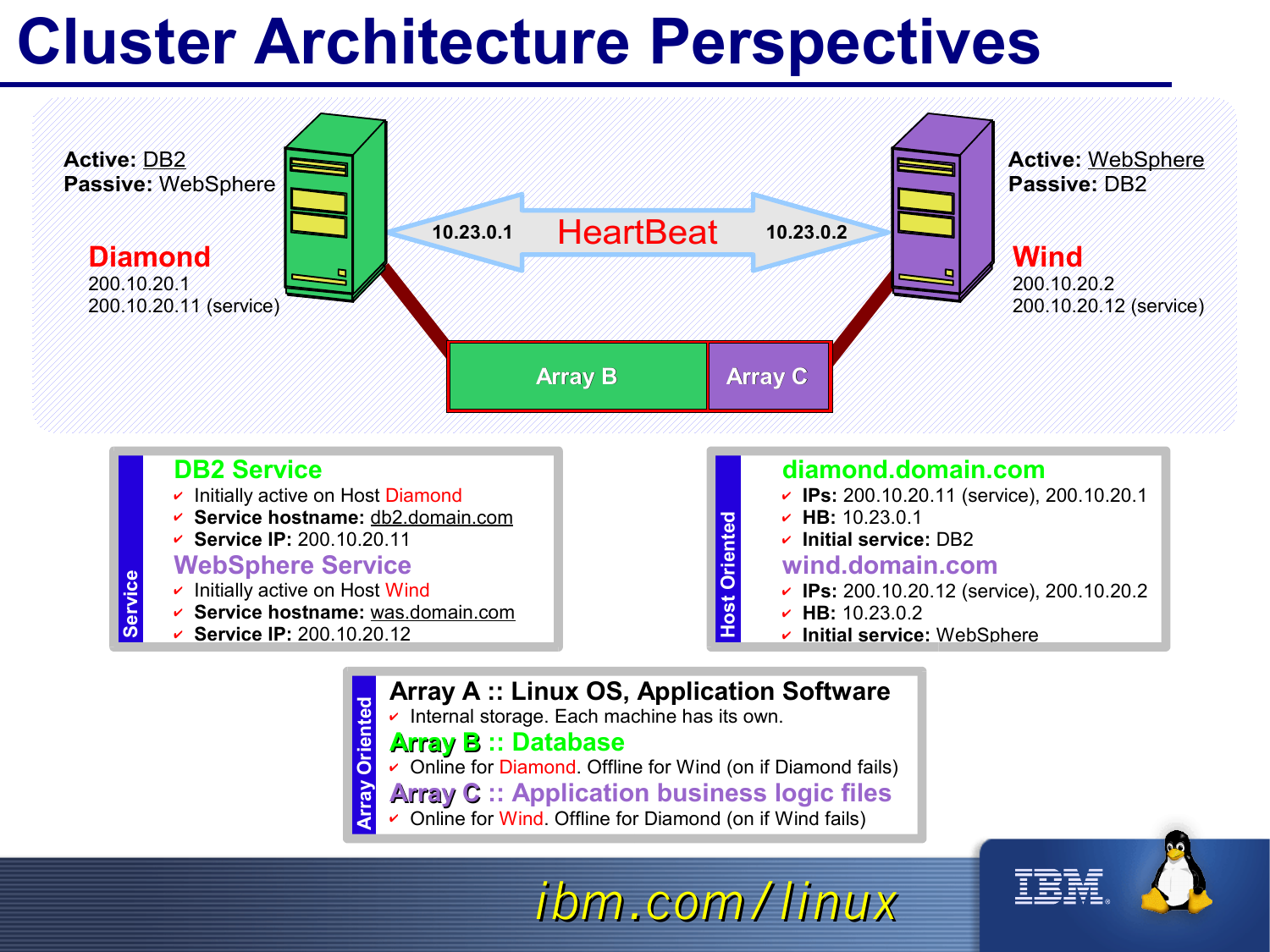#### **ServeRAID and SCSI Clusters Overview**



- **Host 1** runs **AppA**. Optionally, **Host 2** may run **AppB**
- **Host 2** monitors availability of **Host 1** through some Heartbeat software
- In case of Active-Active cluster, **Host 1** may monitor **Host 2** simultaneously
- If **Host 1** fails, a set of automatic actions on **Host 2** will:
	- Take control of **Host-1**-owned disk arrays;
	- ✔ Configure **Host 2**'s network interfaces to respond as **Host 1** and **Host 2** simultaneously

*ibm.com/linux*

✔ Activate **AppA** on **Host 2**

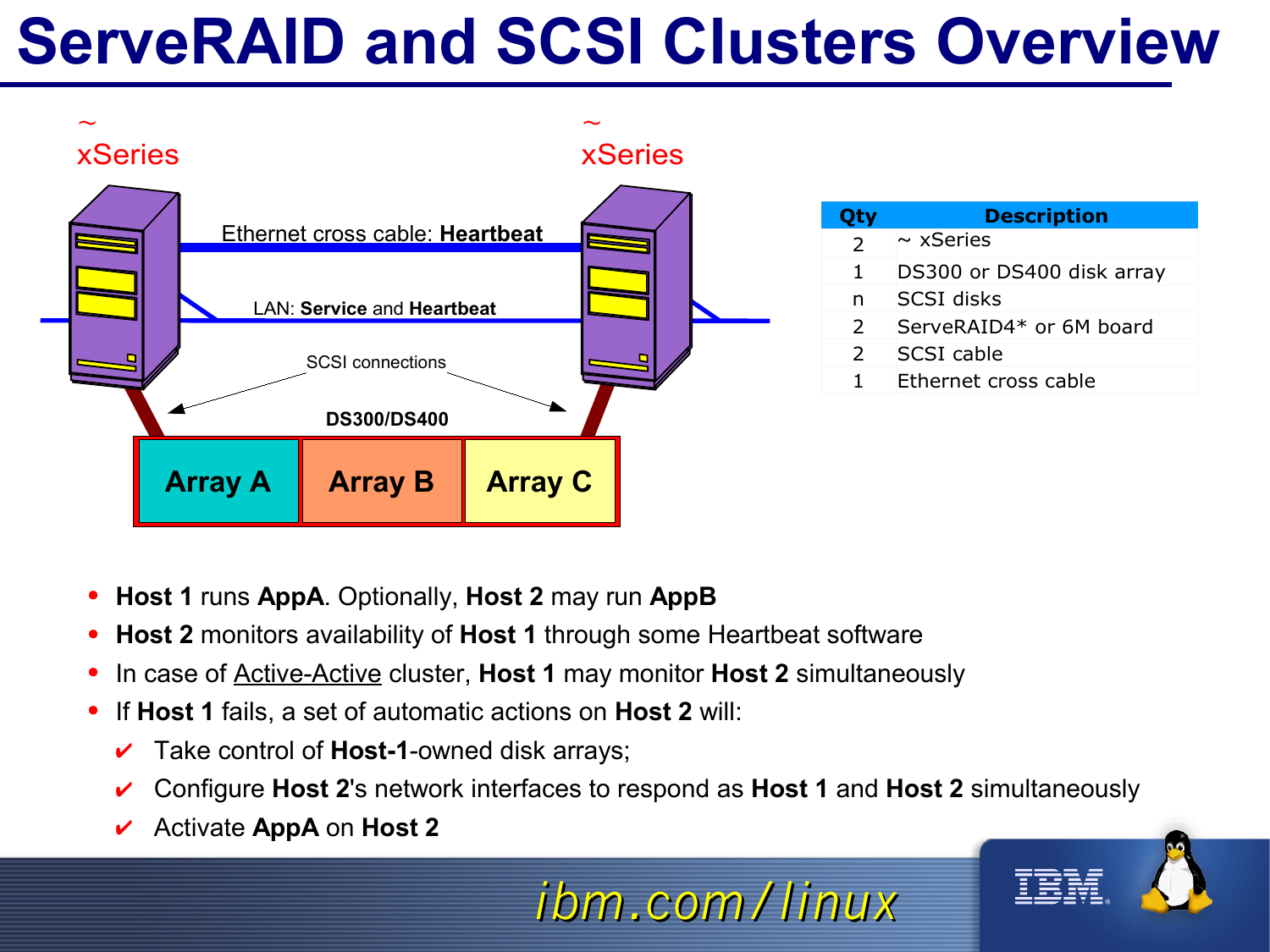#### **ServeRAID and SCSI Clusters Details**

- Support for **Active-Passive and Active-Active clusters**
- Red Hat Advanced Server's Cluster Manager is not supported with *clustered* ServeRAID
- Hardware feature: each logical array can be owned by one node at a time (this is why Red Hat's solution will not work)
- RAID 5 not supported for clustered environment, in any platform. See ServeRAID manual page 74

- Supported high availability software:
	- **System Automation for Multi Platforms (aka TSA)**
	- **Linux-HA**
	- **SteelEye's LifeKeeper**

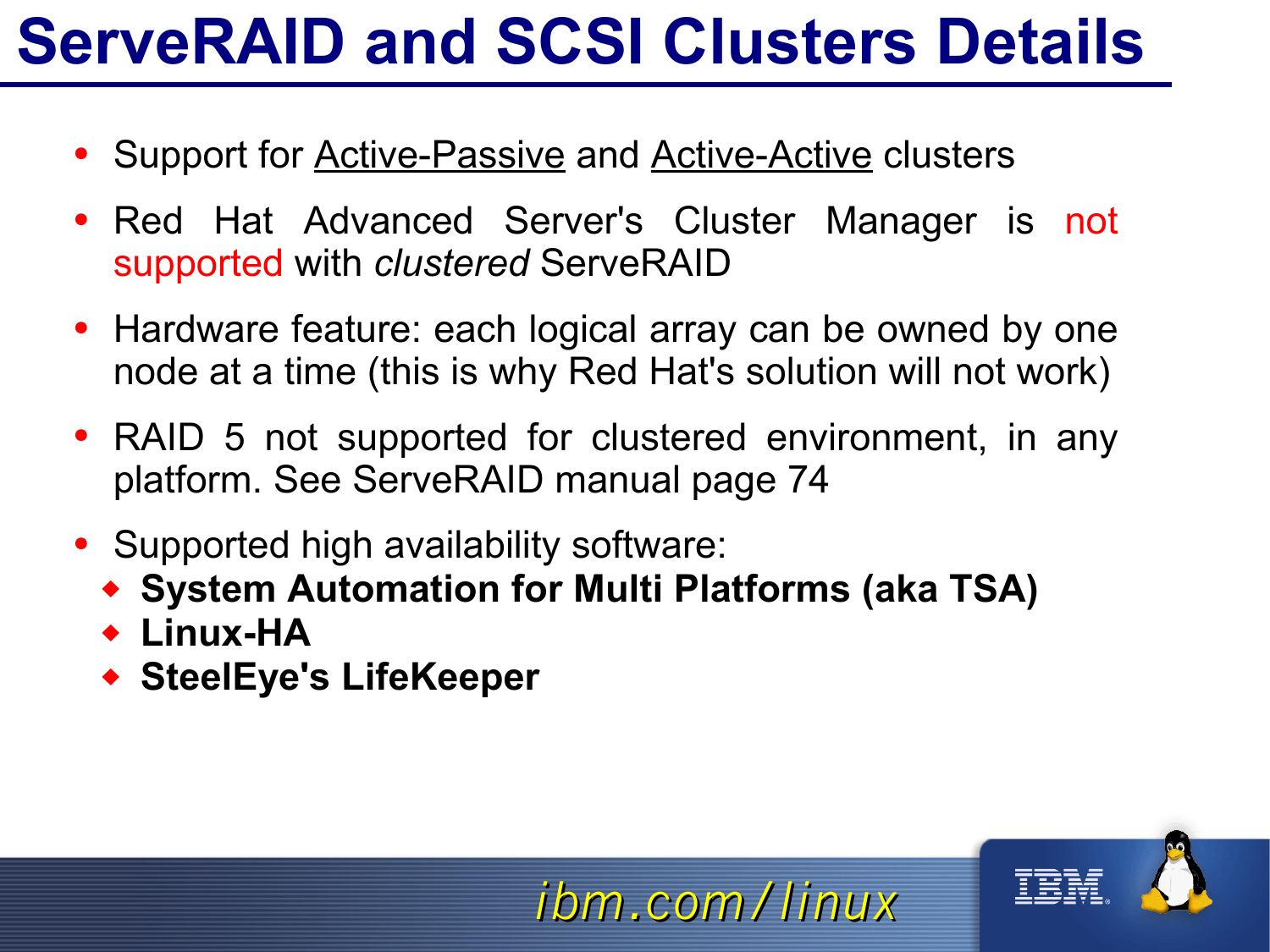#### **Data Replication Clusters Overview**



- **Host 1** runs **AppA**. Optionally, **Host 2** may run **AppB**
- **AppA** reads and writes to local storage via DRBD. Each byte written in **Host 1**'s local storage is replicated online to DRBD on **Host 2**.
- **Host 2** monitors availability of **Host 1** through some Heartbeat software
- In case of Active-Active cluster, **Host 1** can monitor **Host 2** simultaneously
- If **Host 1** fails, a set of automatic actions on **Host 2** will:
	- Activate **Host 2**'s replica of the storage (mount the volume);
	- ✔ Configure **Host 2**'s network interfaces to respond as **Host 1** and **Host 2** simultaneously

*ibm.com/linux*

✔ Activate **AppA** on **Host 2**

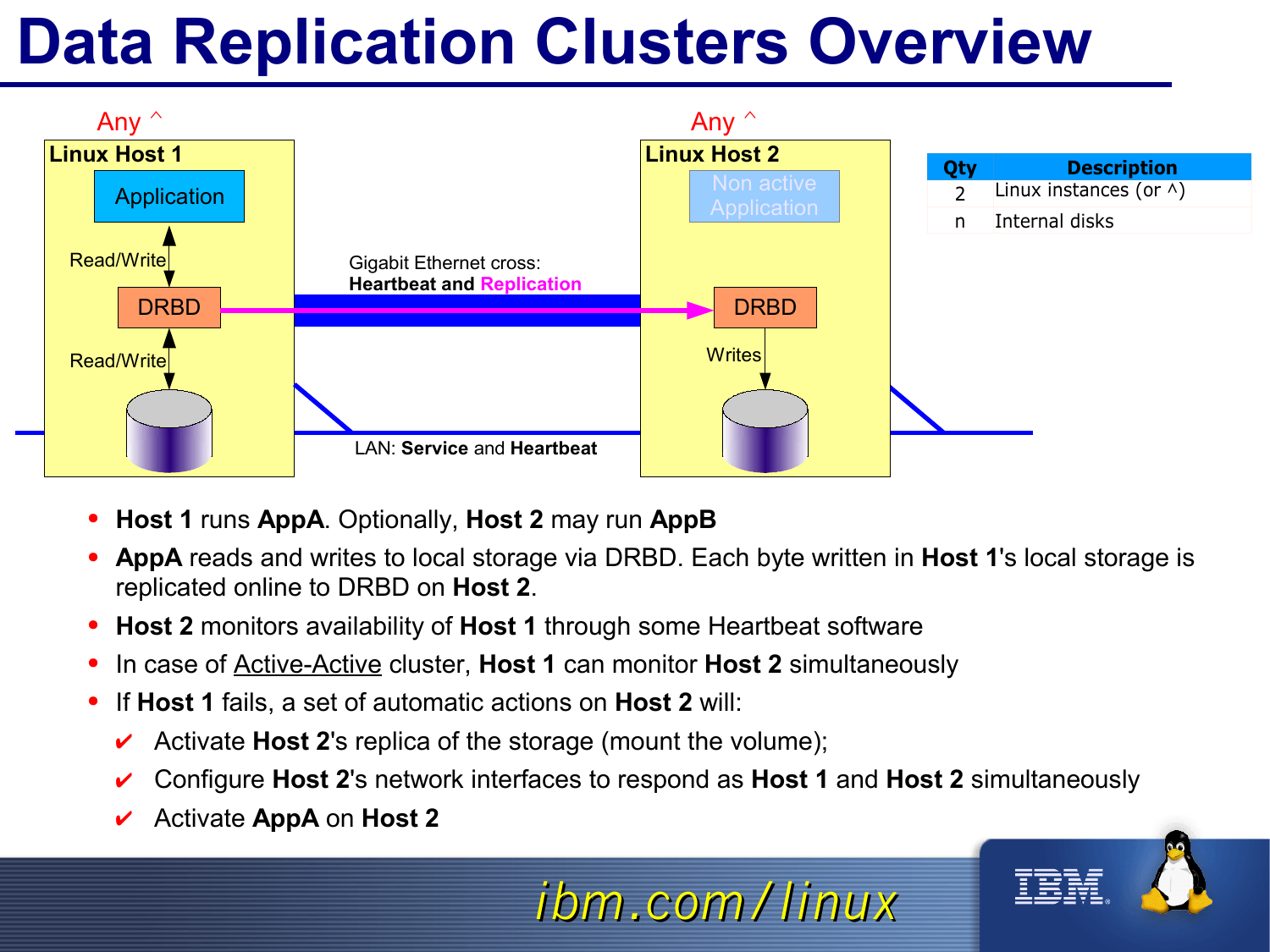### **Data Replication Clusters Details**

- DRBD stands for *Data Replication Block Device*. It is a low level replication software that operates on the OS level. *http://www.drbd.org/*
- DRBD is completely transparent to the application and users. No special support for replication is required in application
- Support for **Active-Passive and Active-Active clusters**
- Supports LVM and HW RAID. Linux on any  $\hat{ }$  family, virtual Linux instances or mixed
- DRBD can be used for *cross-site replication*. SW RAID is a waste of time and CPU when DRBD is used
- Customer reference regarding replication bandwith: Hospital running Informix on a DRBD cluster with observed peak load of 6MBits/s over the 100MBits/s fast ethernet interface used for replication
- zSeries High Availability Red Paper: http://www.redbooks.ibm.com/abstracts/redp0220.html
- Supported high availability software:
	- **Linux-HA** for all platforms
	- **SteelEye's LifeKeeper** for  $\land$  xSeries
	- DRBD is not compiled by default on **Red Hat AS**. But IGS can easily provide this functionality on RHEL

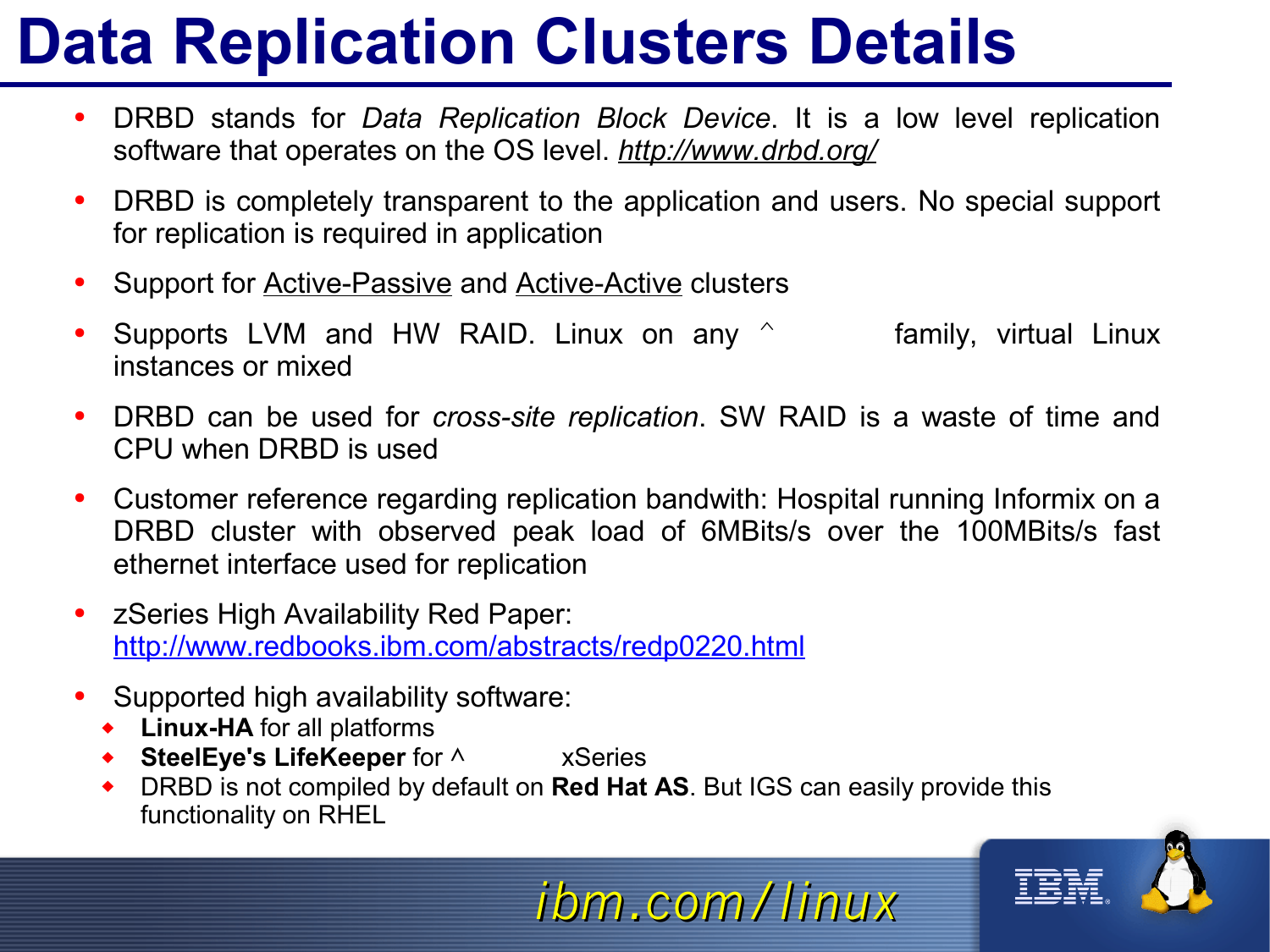#### **SAN Based Linux Clusters**

- ►Fully shared storage clusters brings a new level of clustering to Linux
- ▶ Leverages high performance parallel applications
- ►While ServeRAID requires that each node keeps its own private logical array (transferable in a fail-over situation), SAN don't. Each storage byte is truly shared across nodes.
- ►When shared storage is needed, a software layer is required to manage simultaneous multiple nodes access. This is provided by things like **GPFS**, **OpenGFS**, **GFS**, **Oracle File System** (included in RHAS), etc.
- ▶ Due to higher price, SAN storage should be chosen when simultaneous data access is a must. Other way, SCSI may provide a better price/benefit relation.



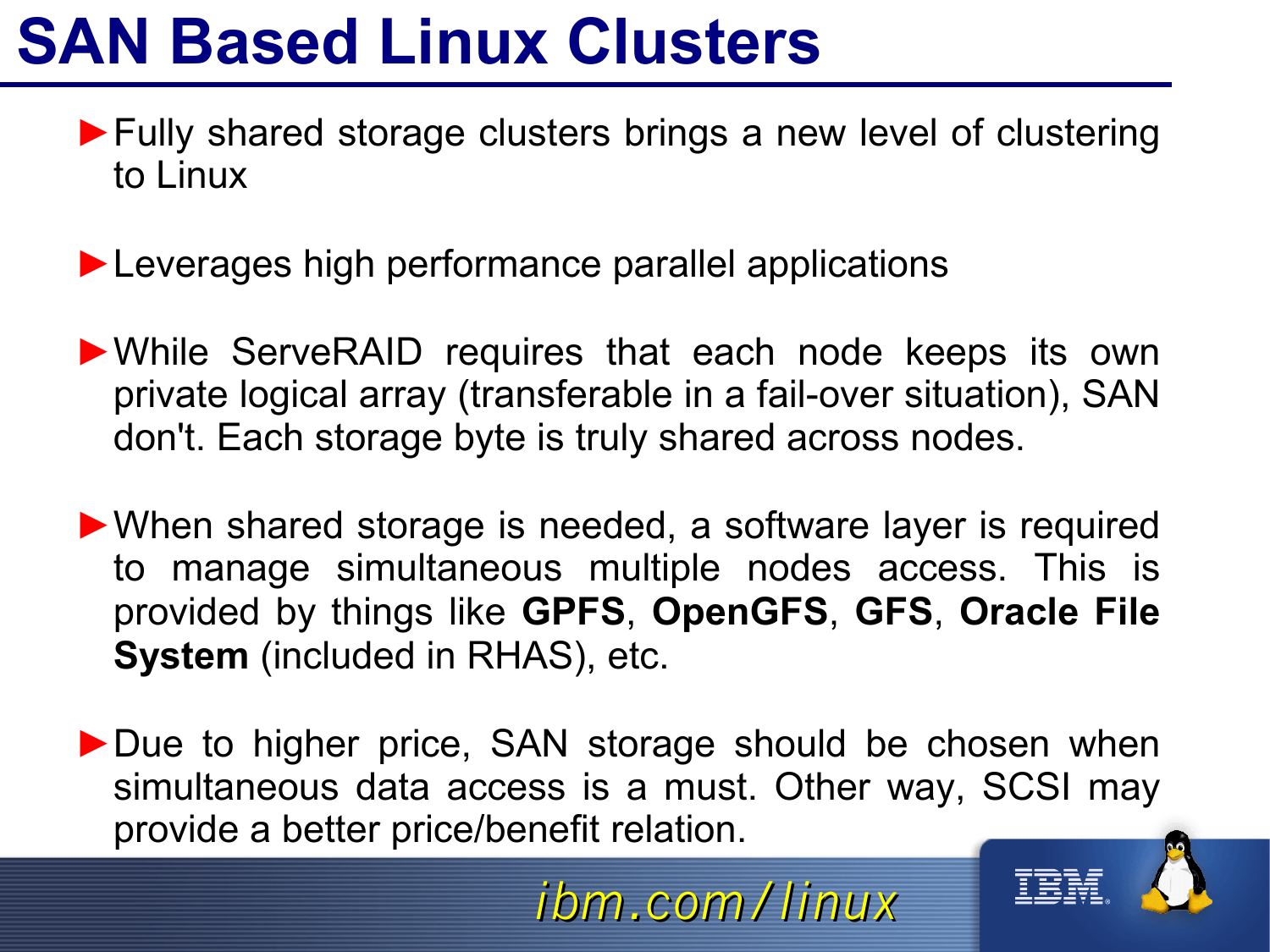## **Simplest SAN Cluster**



- One FC cable per node is also supported
- Both nodes may be active, running the same parallel application. But generally one node runs a special application process to balance requests: This is the Controller Process
- Some High Availability software is needed to move the Controlling Process from one node to another, when in a failure situation

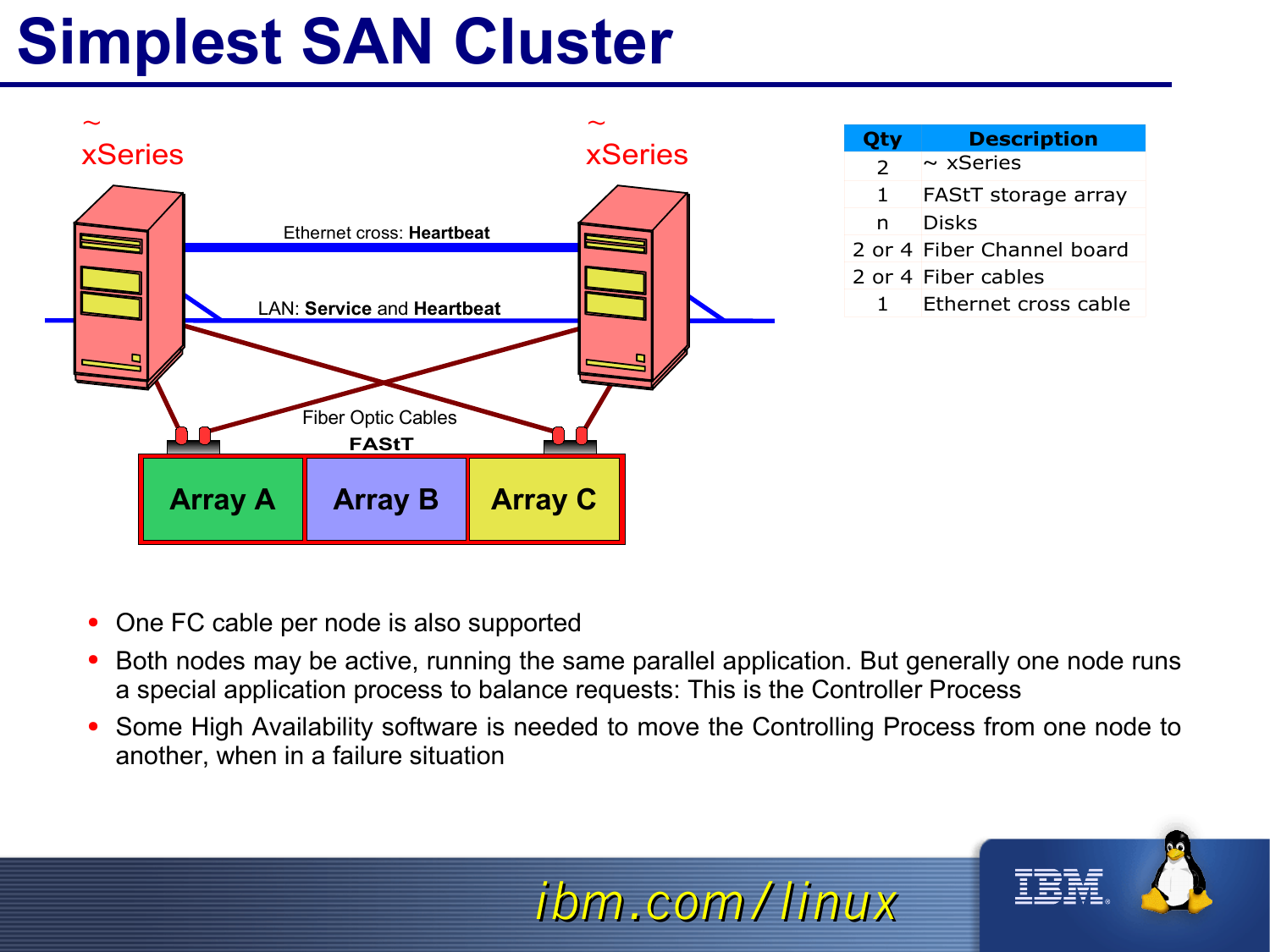#### **SAN Clusters Details**

- Support for Active-Passive and Active-Active clusters, but Parallel Active-Active applications takes more benefit from the HW.
- When each node has 2 FC boards, special software, provided with the product, is needed to run in each node
- FAStT support: http://www.storage.ibm.com/disk/fastt/supserver.htm
- Supported high availability software:
	- **System Automation for Multi Platforms (aka TSA)**

- **Linux-HA**
- **Red Hat Advanced Server**
- **SteelEye's LifeKeeper**
- **Polyserve**

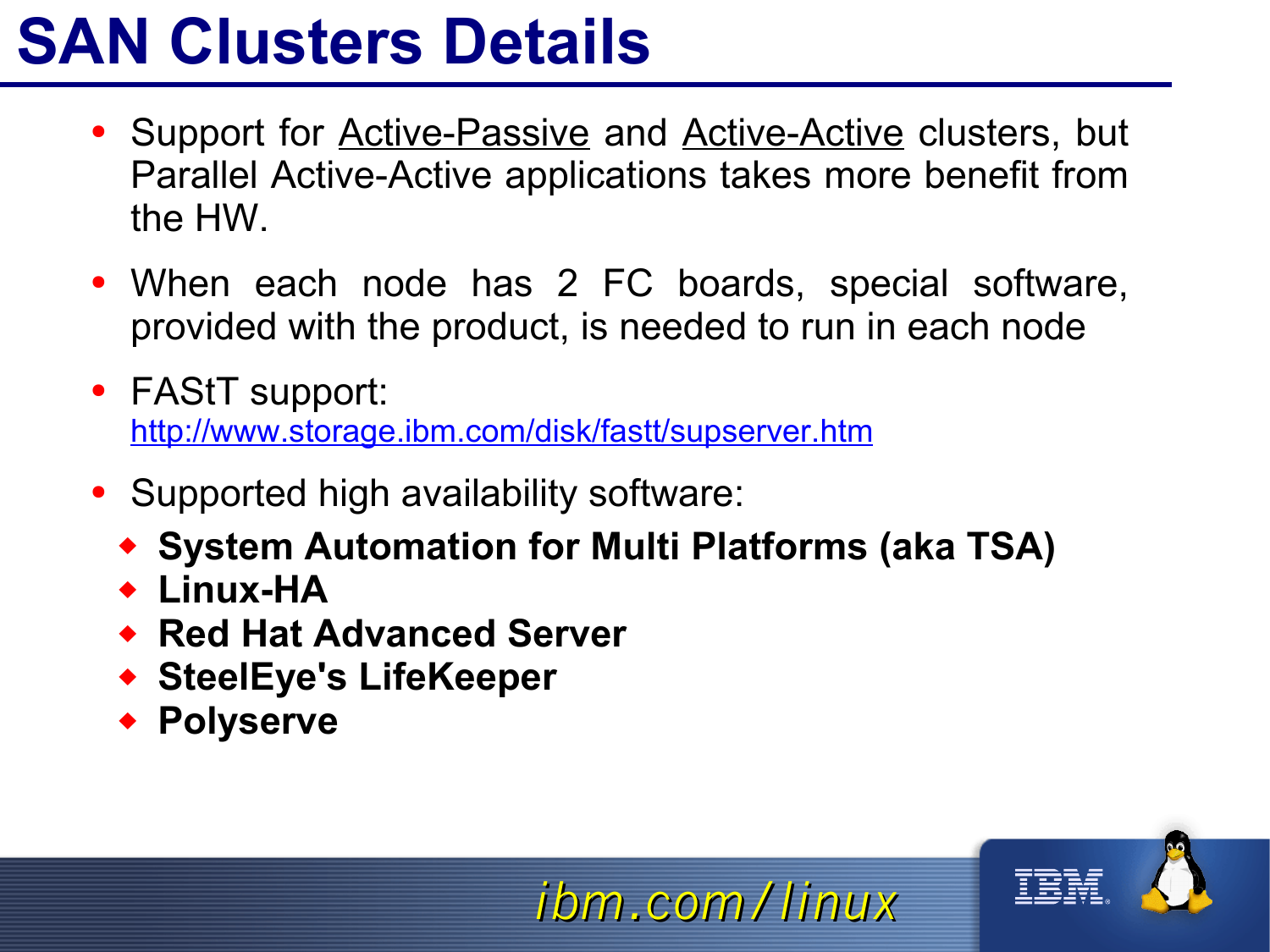#### **Advanced SAN Cluster**



*ibm.com/linux*

IBM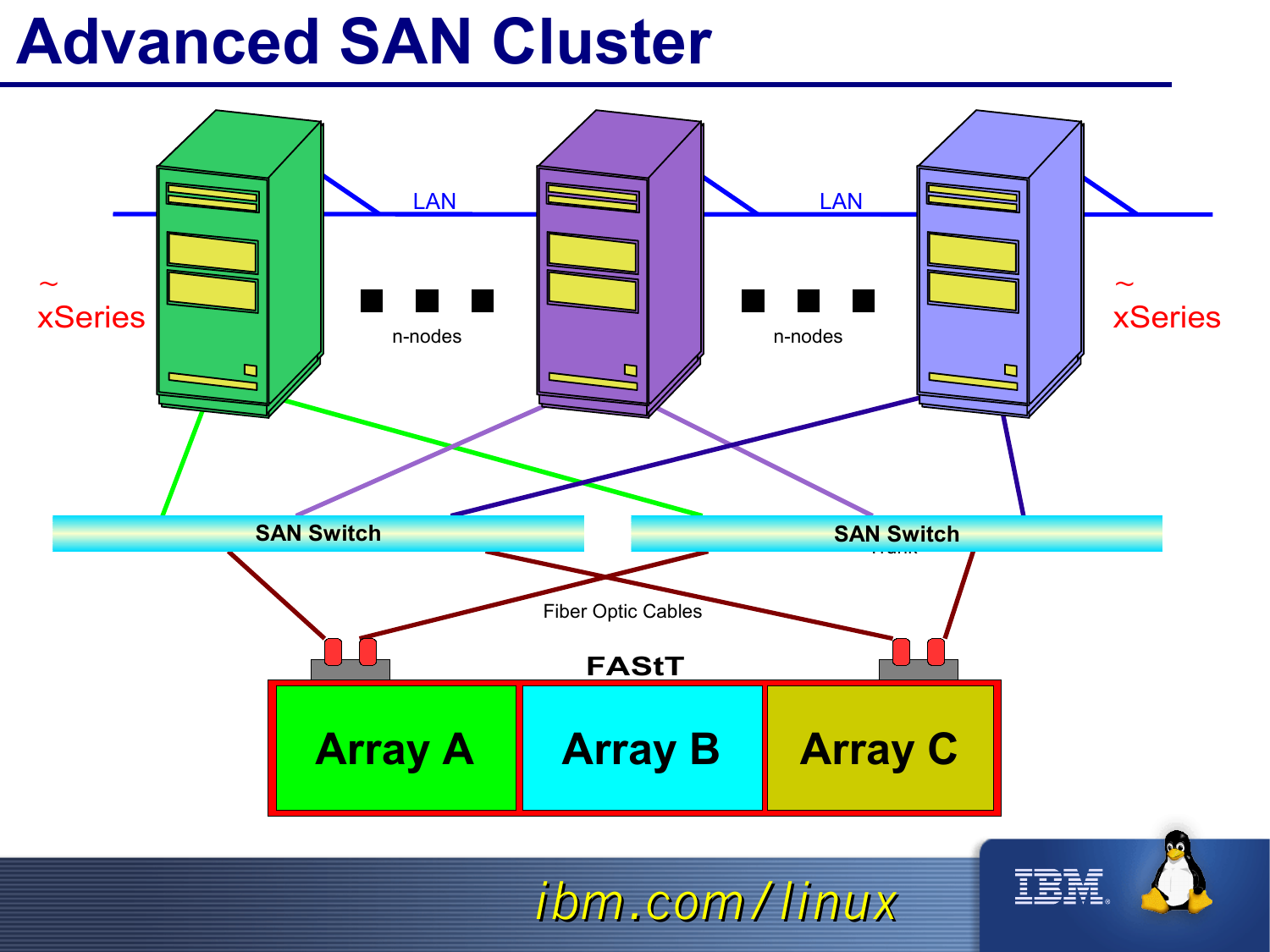#### **Which Storage to Use**

#### *The best (price/perf) storage solution is 100% dependent on the application that will be hosted*

| <b>Context / Storage Type</b>                                                                                                              | <b>DRBD</b> | <b>ServeRAID/SCSI FAStT/FC</b> |  |
|--------------------------------------------------------------------------------------------------------------------------------------------|-------------|--------------------------------|--|
| Majority of HA clustered server applications                                                                                               |             |                                |  |
| Parallel application that requires multinode<br>simultaneous shared storage                                                                |             |                                |  |
| Parallel application that does not require multinode<br>simultaneous shared storage (like DB2)                                             |             |                                |  |
| Storage consolidation with 3 or more nodes using<br>same storage device                                                                    | X           |                                |  |
| HA Solution that needs simultaneous shared storage<br>access (Like RH Cluster System)                                                      |             |                                |  |
| Customers that don't like Data Replication, can't deal<br>with resync or have extremely (seriously extreme)<br>write-intensive application |             |                                |  |

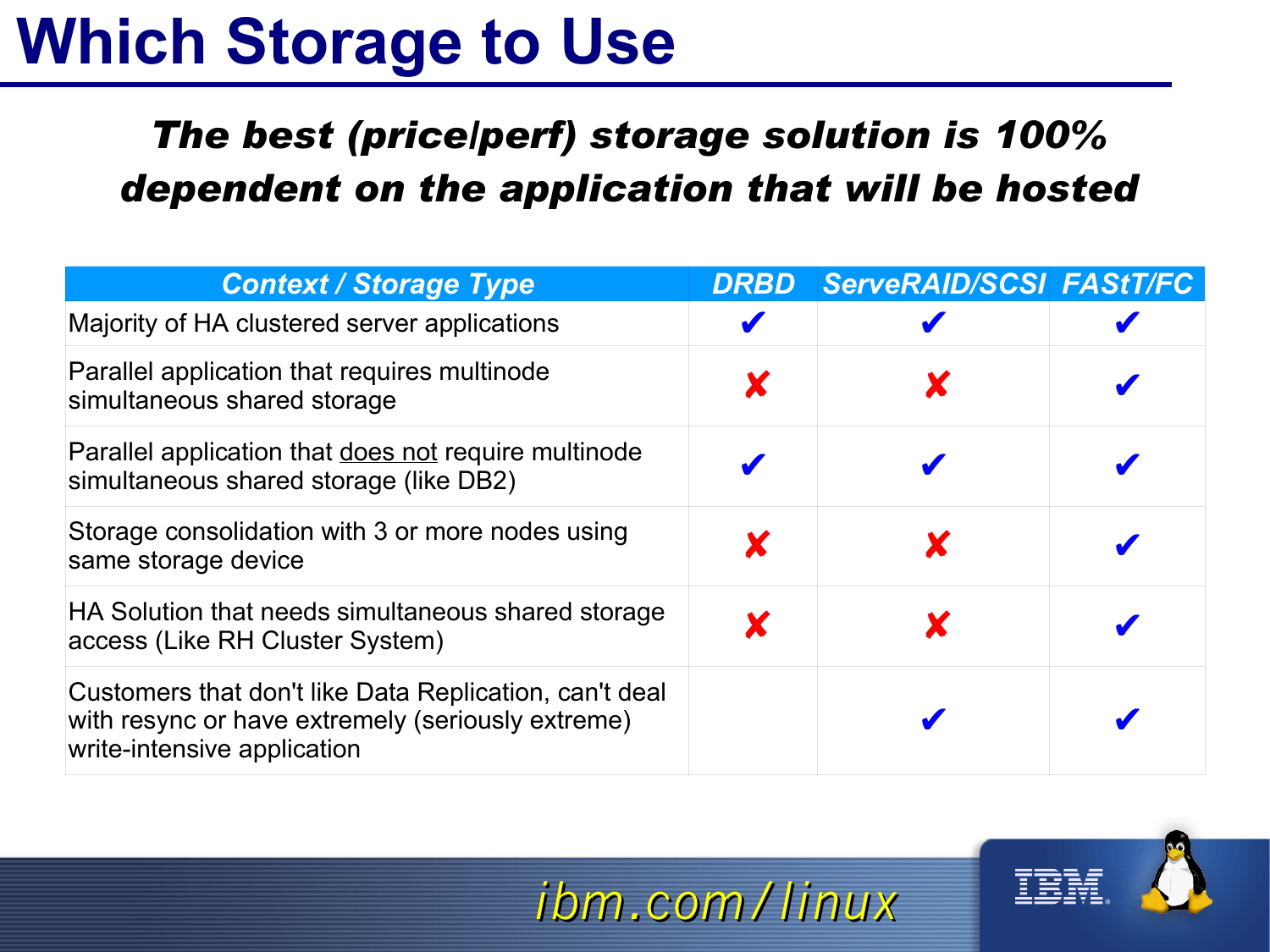#### **A Note About Storage Sizing**

#### *Oversized architectures are very common. Customers of new applications don't have a clue of their storage needs. Here are some real world examples.*

- 1. Minimum Red Hat Linux installation (best for a server): **800MB**
- 2. Storage needed to install OS + DB2 + WebSphere or Oracle software files: **1GB**
- 3. Database size of one of brazilian biggest B2B portal running Ariba: **20GB**
- 4. General Motors in Brazil all portals (B2B, B2C) web content size: **2.8GB**
- 5. Same portals total database size on disk: **670MB**
- 6. Same portals compressed web server logs for 1 year: **40GB**
- 7. Bookseller B2B web content: **3GB**
- 8. DB size on disk of a brazilian online yellow pages service: **18GB**
- 9. Web content of same: **300MB**
- 10. Portal web content (EARs, JARs) of a small bank: **10MB**
- 11. Brazil's large SAP customer's HR database size: **60GB**
- 12. A big call center CRM database size: **5GB**
- 13. Oracle ERP DB size for a company in the automotive sector: **111GB**
- *14. Single* SCSI HD as of 02H03: **140GB**

Source: IBM Strategic Outsourcing / Web Hosting delivery team and Customers. 02H03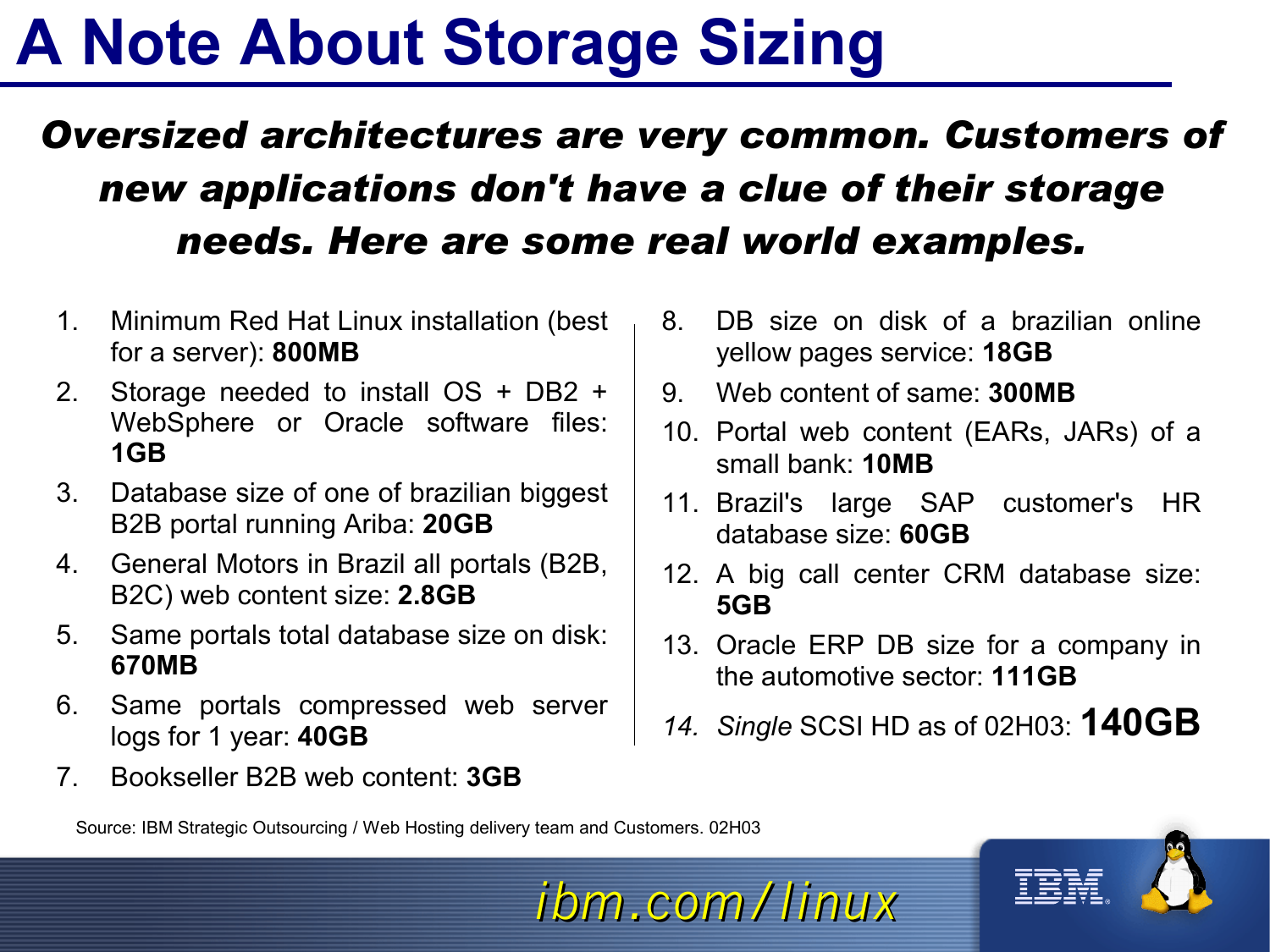# **Popular Software Details**

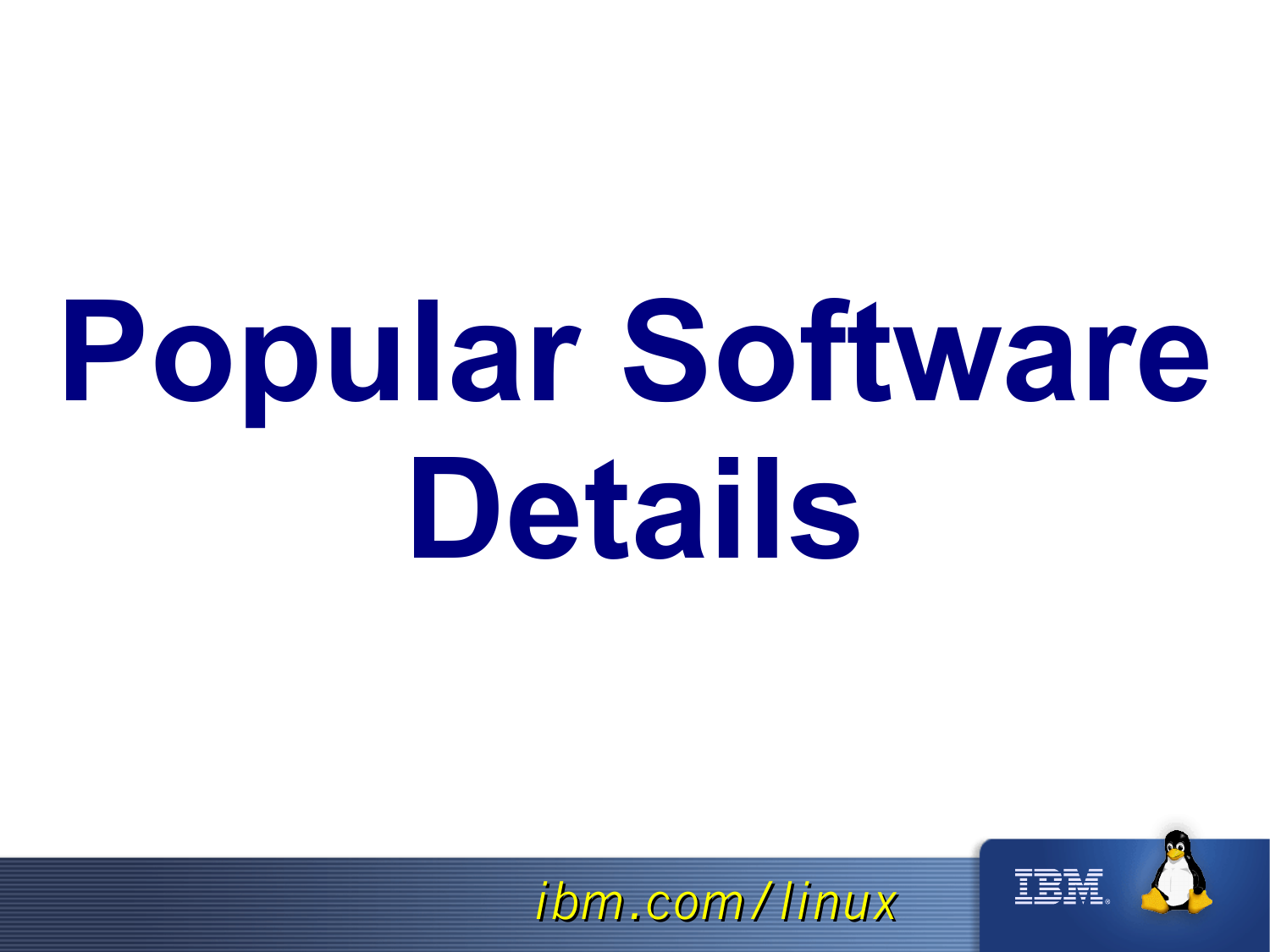## **DB2 on Linux Clusters**

- DB2 UDB parallel server on n-node Intel Linux Cluster is the more cost effective, high performance database. Intel hardware is a commodity, and horizontal scalability is virtually infinite
- Even when used as a parallel application, DB2 is a Share-Nothing database. No simultaneous shared storage like SAN is required. DS300/400 (SCSI) or even internal storage with replication may be used for inexpensive configurations
- Storage sizing for DB2 (or any database) must contemplate **backup** and **transaction log** sizes, not only the pure data size. Sizing must be done by the customer DBA that knows the application
- **DB2 Parallel needs HA software to take-over the Controlling** Process. SA/MP (aka TSA) is included for free on DB2 Parallel on Linux and AIX, for any number of nodes
- **Detailed DB2 on DRBD Linux cluster configuration manual:** http://www-3.ibm.com/software/data/pubs/papers/#db2halinux

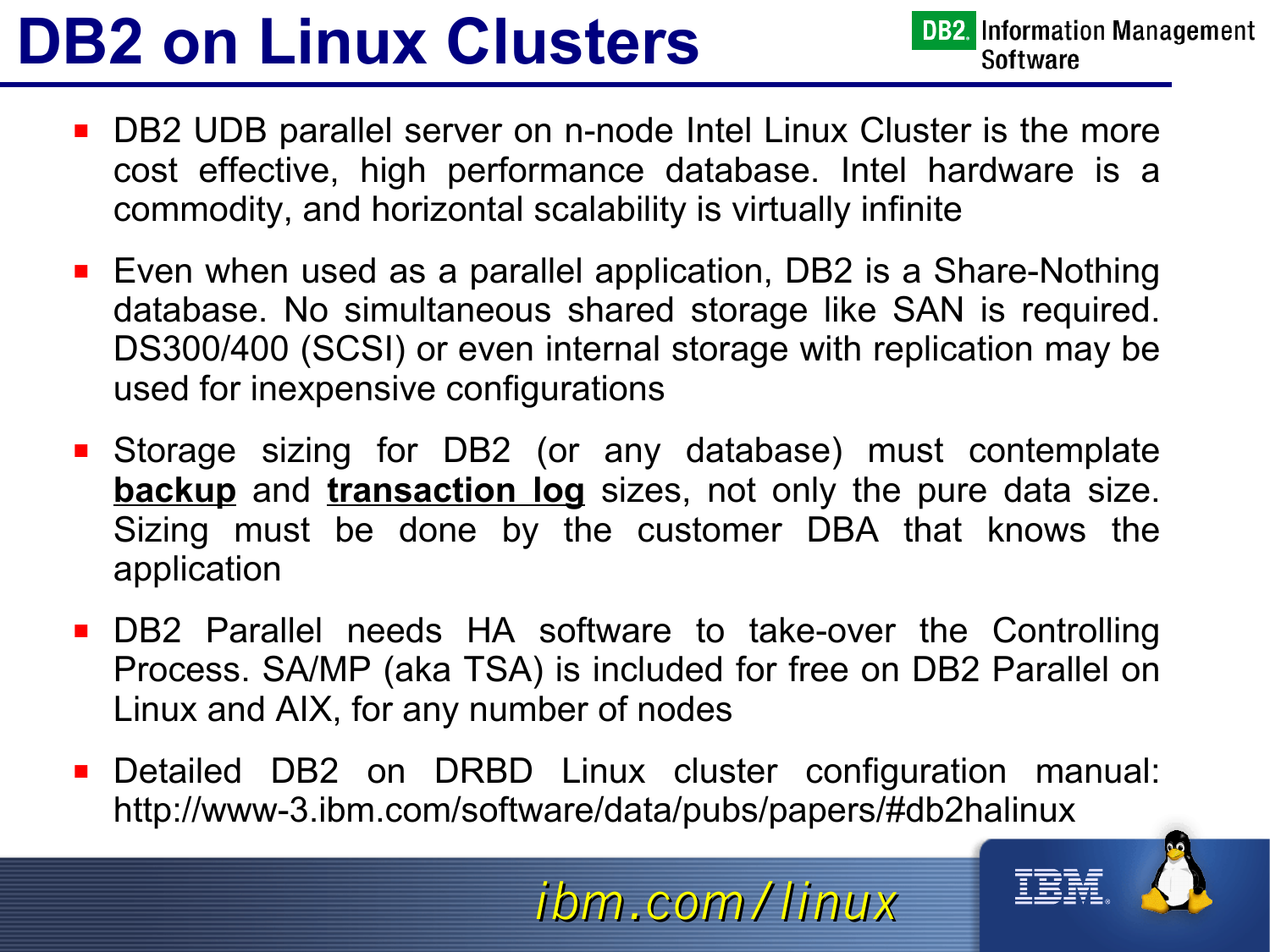#### **Oracle RAC on Linux Clusters**

- Oracle 9i Real Application Cluster is a complete solution for n-node Linux Clusters. It is quite popular today
- Oracle is a share-all database, so only FC configurations are supported
- Oracle filesystem (included in Red Hat Enterprise Advanced Server 3.0) is the software layer that will guarantee shared data integrity
- No HA software is needed. Oracle provides HA for the controlling process. Oracle on Red Hat AS + xSeries servers + SAN storage is a complete solution
- Storage sizing for DB2 (or any database) must contemplate **backup** and **transaction log** sizes, not only the pure data size. Sizing must be done by the customer DBA that knows the application
- **Special cluster software may be used, but not necessary:** 
	- **Polyserve**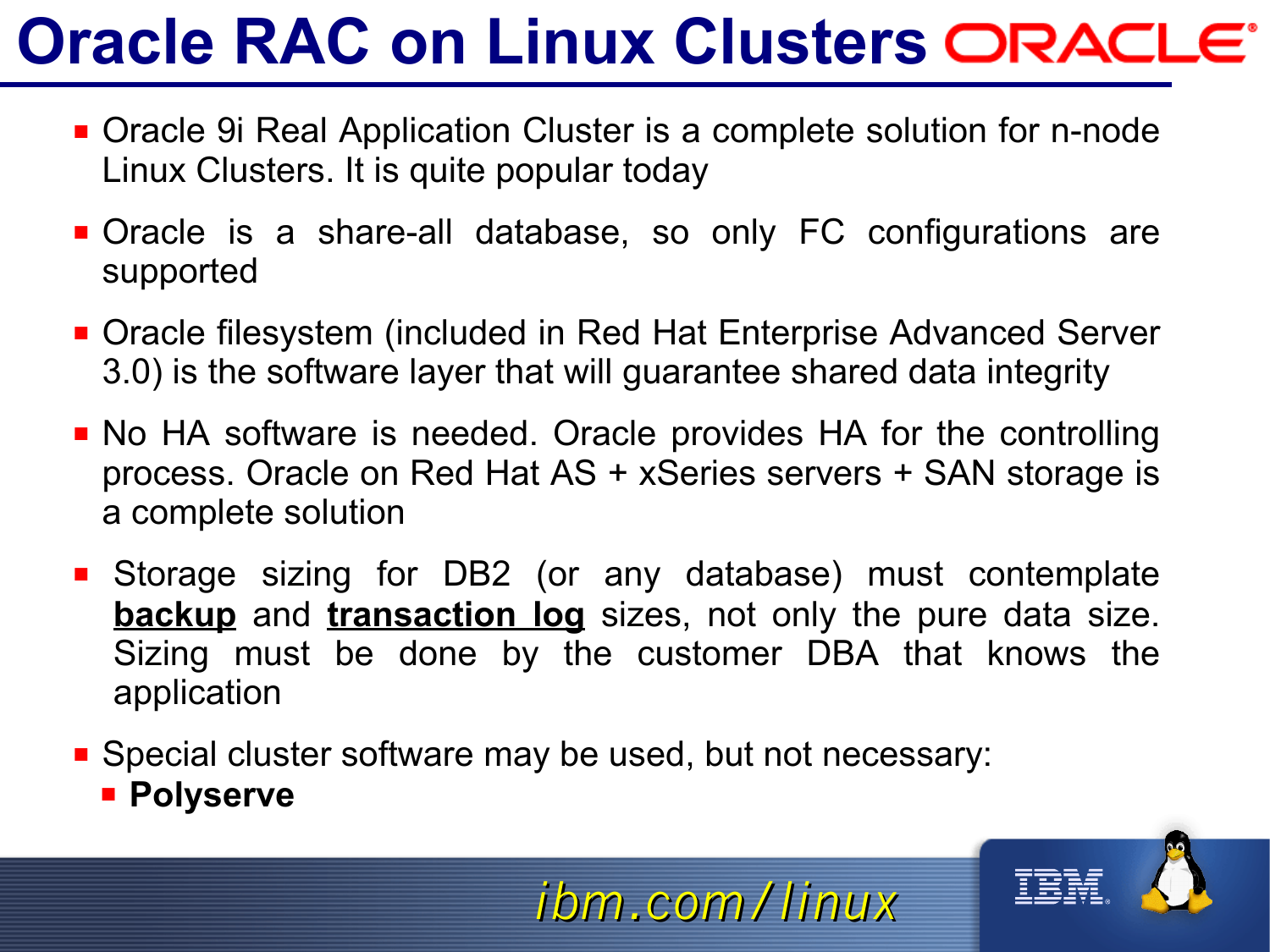## **Lotus on Linux Clusters**

**Lotus** software

- **Fichtary 15 Tangler 10 Tangler 10 Tangler 10 Tangler** Promino is a **Fig. 2** Tangler 10 Tangler 20 Tangler 10 Tangler 10 Tangler 10 Tangler 10 Tangler 10 Tangler 10 Tangler 10 Tangler 10 Tangler 10 Tangler 10 Tangler 10 Ta regular application with no parallel characteristics
- **Domino provides database replication capabilities though, that can** be used to eliminate shared storage and reduce solution price
- If external storage still needed, DS300/DS400 (SCSI) will do the job. No SAN is required

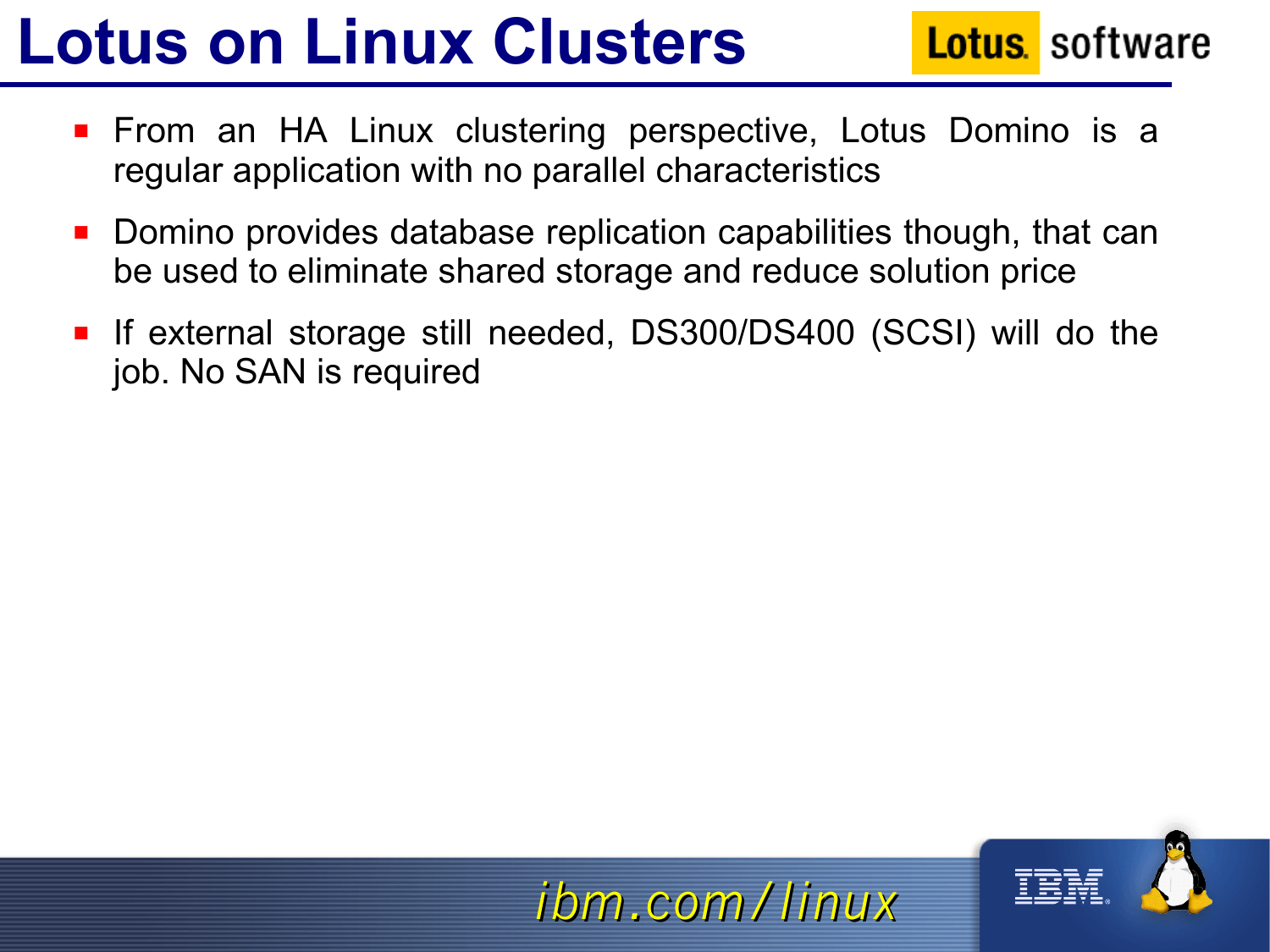## **System Automation for Multiplatforms**

- **Also known as Tivoli System Automation, is the IBM strategic** solution for High Availability
- Since version 2.1, supports Linux DRBD (replication), ServeRAID and Fiber Channel storages, due to its storage-agnostic features
- **Powerful high level policy and rules creation with grouping and** relationships
- **Reduce implementation time, coding and support effort with** Automation Policy **Tivoli**, software
- Can be integrated in a Tivoli-managed data center
- HA infrastructure derived from RSCT, from IBM AIX's HACMP
- Mainframe-like High Availability for Linux, toward autonomic endto-end automation
- **Currently supported on A** xSeries, pSeries, AIX and zSeries





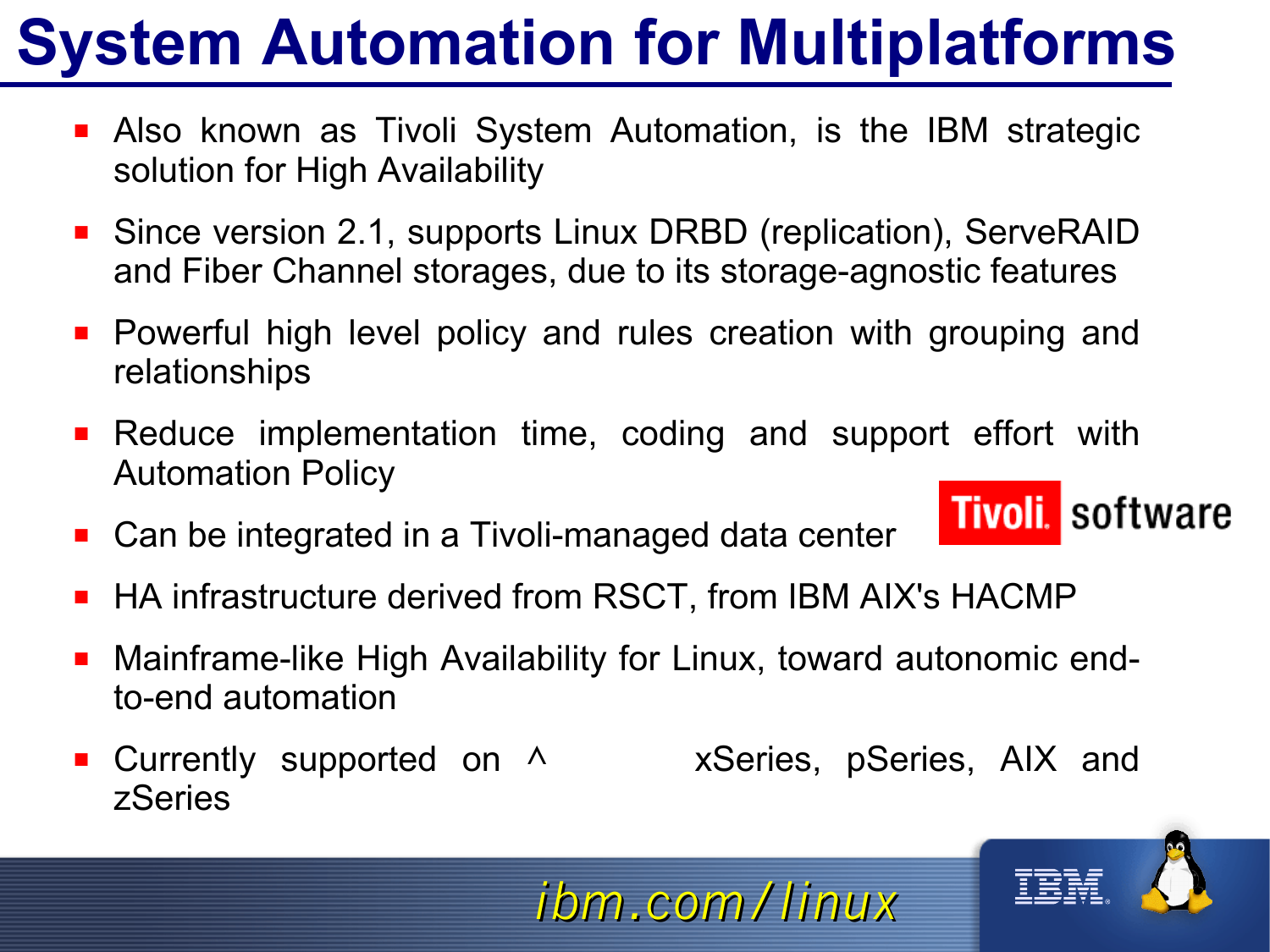## **HA Linux Clusters Contacts**

- Mark Price/Beaverton/IBM@IBMUS IGS L3 contact (only if local IGS contracted)
- Alan Robertson/Denver/IBM@IBMUS LTC HA Linux Clusters specialist
- **Carol Carson/Poughkeepsie/IBM@IBMUS** xSeries Linux Sales Enablement
- **Douglas McGuire/Lexington/IBM@IBMUS** Americas Linux Clusters
- **Joachim Schmalzried/Germany/IBM@IBMDE** IBM System Automation for Multiplatforms
- **High Availability Software:** 
	- **Tivoli System Automation:** http://ibm.com/software/tivoli/products/sys-auto-linux

- **Linux-HA**: http://www.linux-ha.org
- **Red Hat Advanced Server:** http://www.redhat.com
- **SteelEye's LifeKeeper**: http://www.steeleye.com
- **Polyserve:** http://www.polyserve.com

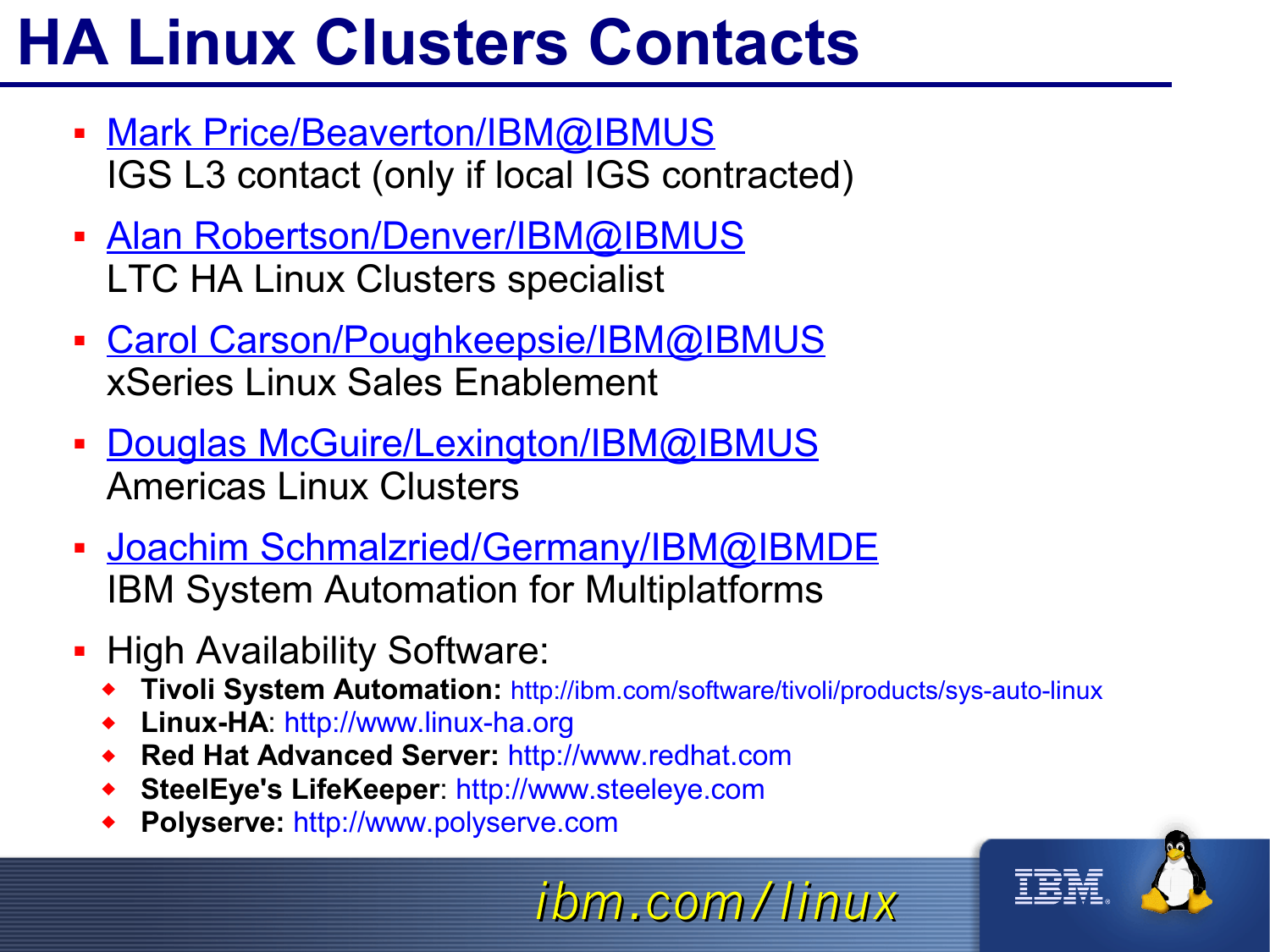

#### **Avi Alkalay <avix@br.ibm.com> +55-11-2132-2327**

*Linux, Open Standards Consultant IBM Corporation*

## Thank You !